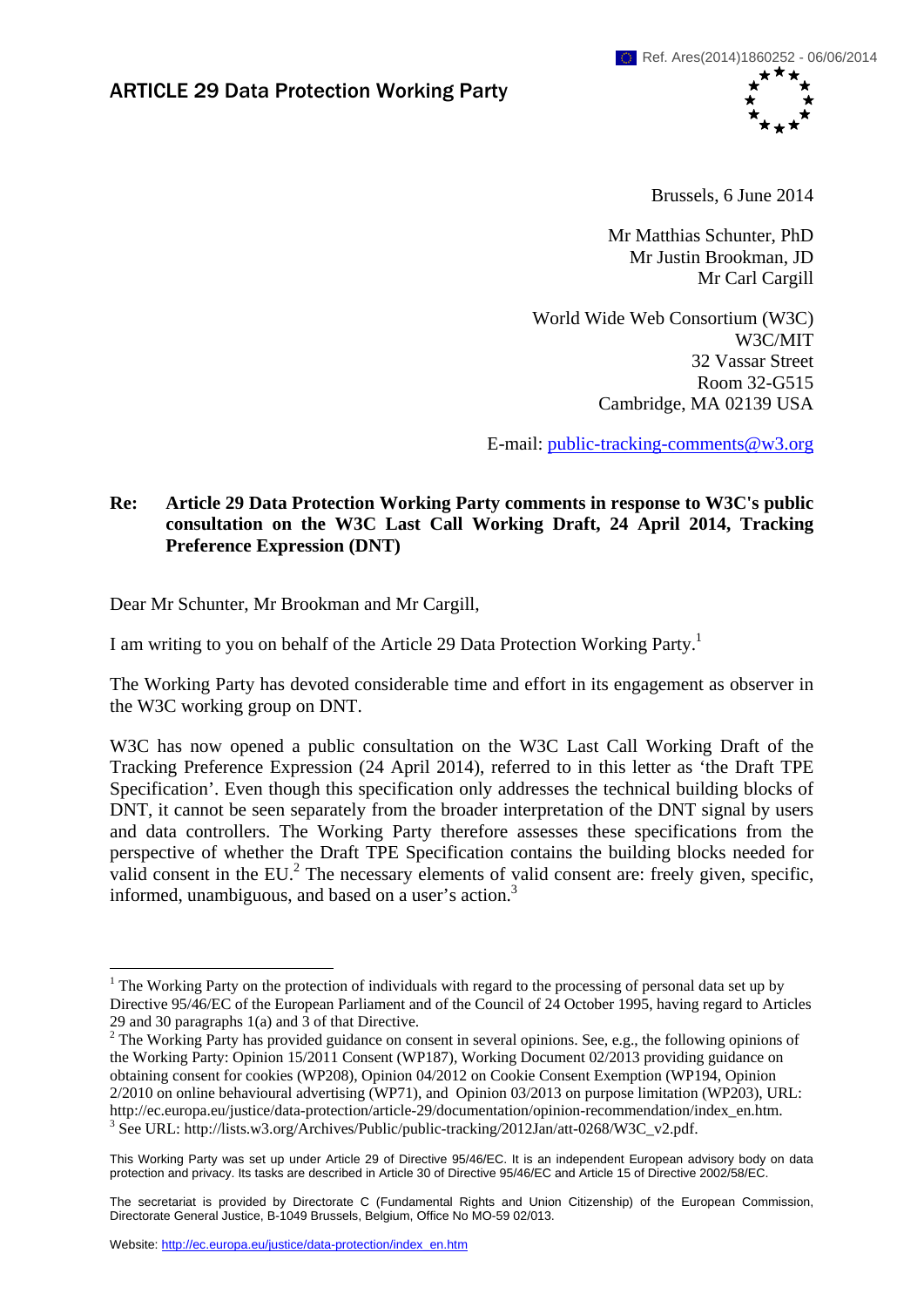The Working Party believes that an effective DNT-standard will empower users, while benefitting organisations at the same time.<sup>4</sup> If user agent manufacturers and data controllers implement DNT well, the protocol has potential, under certain circumstances, to become a granular consent mechanism that is in line with Recital 66 of Directive 2009/136/EC of the European Parliament and of the Council of 25 November 2009 (hereinafter: Recital 66). This Recital allows for users to express consent through their browser settings, but only if the consent complies with the above mentioned requirements for valid consent. The key sentence in Recital 66 is as follows.

*Where it is technically possible and effective, in accordance with the relevant provisions of Directive 95/46/EC, the user's consent to processing may be expressed by using the appropriate settings of a browser or other application.5*

There are several key issues in the draft specification that risk undermining the usefulness of the standard in a European context. These issues create a real risk that Do Not Track (DNT) remains a sugar pill, from an enforcement point of view, instead of evolving into a valid and robust solution.6

The six key issues are: (1) terminology, (2) the fact that the specification does not ensure automatic expiration of a tracking preference, (3) doubt whether data controllers will respect user tracking preference, (4) inclusion of a definition of de-identification, as it does not match with the definition of anonymisation in European data protection law, (5) the risk of undermining valid consent by an ambiguous server response of 'potential consent' and ambiguous use of 'disregarding', and (6) the lack of special considerations for users with special needs. These issues are explained in more detail in the Annex to this letter.

The Working Party encourages all stakeholders to improve, in line with Recital 66, on the Draft TPE Specification in order to make it compliant with EU data protection law.

Yours sincerely,

1

On behalf of the Article 29 Data Protection Working Party,

 $M +$ 

Isabelle Falque-Pierrotin Chair

<sup>&</sup>lt;sup>4</sup> Cf. Resolution on Web tracking and privacy, 35th International Conference of Data Protection and Privacy Commissioners, Warsaw 23-26 September 2013. URL:

https://privacyconference2013.org/web/pageFiles/kcfinder/files/8.%20Webtracking%20Resolution%20EN%281 %29.pdf.

<sup>5</sup> URL: http://eur-lex.europa.eu/LexUriServ/LexUriServ.do?uri=OJ:L:2009:337:0011:0036:en:PDF.

<sup>&</sup>lt;sup>6</sup> Cf. International Working Group on Data Protection in Telecommunications (IWGDPT), Working Paper on Web Tracking and Privacy: Respect for context, transparency and control remains essential.

URL: http://www.datenschutz-berlin.de/attachments/979/675\_46\_32.pdf?1379937149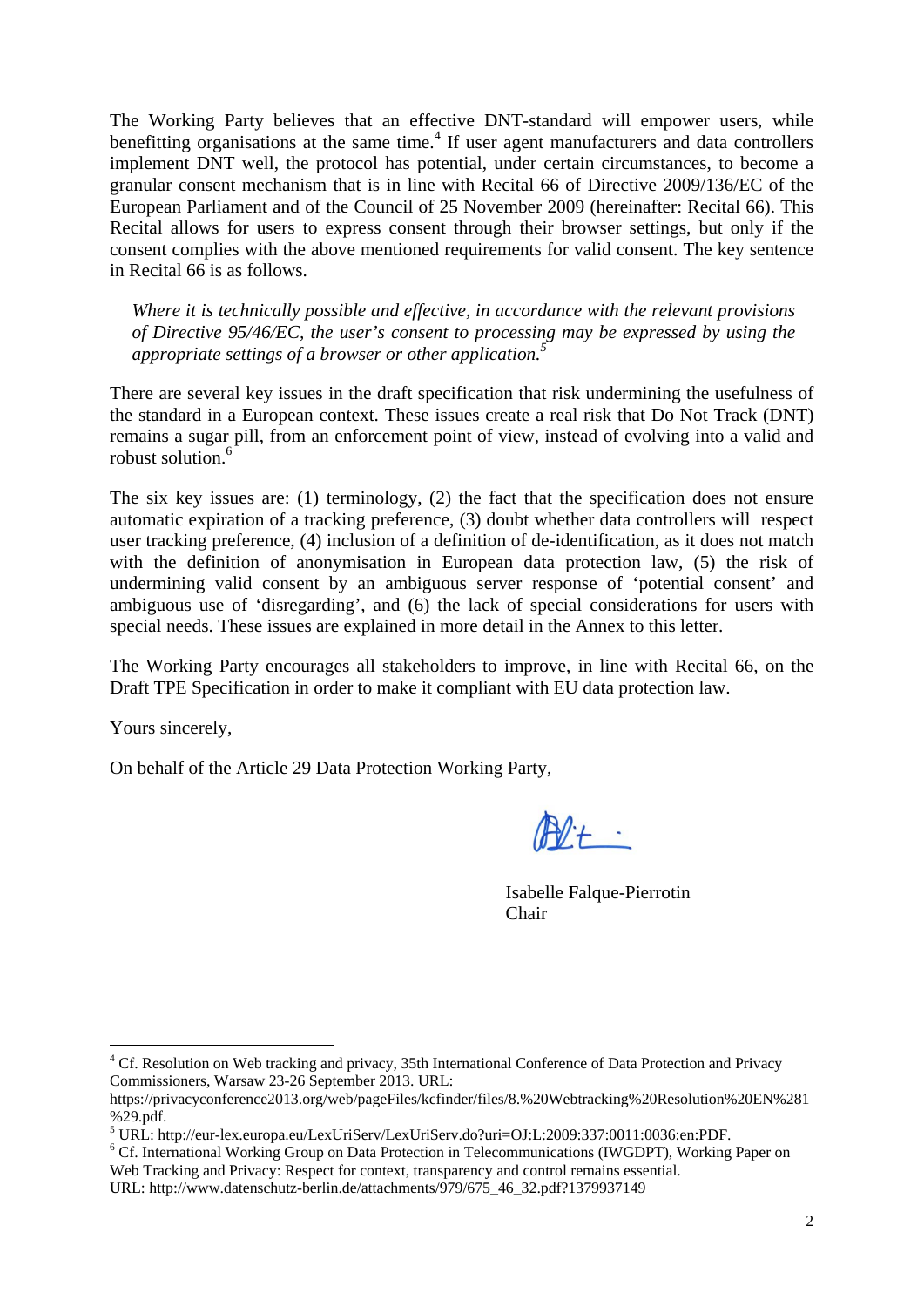# ANNEX

# 1. Terminology.

The terminology in the Draft Specification cannot override regulatory terminology in the EU.<sup>7</sup> Therefore, the Working Party suggests including the following normative language in the Draft TPE Specification, Section 2, Terminology: *This specification does not override regulatory terminology, and as such, compliance with this specification does not mean compliance with regulations.*

## 2. Automatic expiration of a tracking preference.

With regard to some parallel initiatives, such as notice-and-choice programs, the Working Party acknowledges that they can function as supporting measures to remind users that they can withdraw their tracking preference at any time. But the Draft TPE Specification currently lacks a building block that ensures the automatic expiration of a tracking preference. Under European data protection law, personal data must be adequate and accurate, and stored no longer than necessary. In order to comply with these requirements, the introduction of an automatic expiration feature is necessary to allow users to exercise effective control. Therefore, the Working Party recommends adding this requirement to the building blocks.

### 3. Respecting a user tracking preference.

It is important that it is clear for data controllers to which activities the user consents. A DNT:0 signal must not be interpreted by a data controller as consent for anything other than clearly defined tracking activities.<sup>8</sup> In the absence of fully informed user choice, e.g., DNT is unset, $9$  a data controller, or a data processor acting on behalf of the data controller, should assume that a user is not aware of tracking. He must therefore ask for consent prior to tracking. Moreover, the Working Party would like to note that, in order to put the user back into control, any tool for managing consent should be implemented at the user agent level.

# 4. Anonymisation

<u>.</u>

The Working Party is concerned about the term *de-identify* (in section 6.2.7). The previously proposed definition of de-identification currently does not match with the definition of anonymisation in European data protection law. Merely replacing identifiers in a dataset will not lead to anonymisation. The Working Party refers to its extensive guidance on anonymisation techniques.10

http://ec.europa.eu/justice/data-protection/article-29/documentation/opinion-

<sup>&</sup>lt;sup>7</sup> See section 2 of the Draft TPE Specification.

<sup>&</sup>lt;sup>8</sup> See also Opinion 03/2013 on purpose limitation (WP203), URL: http://ec.europa.eu/justice/dataprotection/article-29/documentation/opinion-recommendation/files/2013/wp203\_en.pdf.

<sup>9</sup> See section 5.1 of the Draft TPE Specification.

 $10$  Opinion 05/2014 on "Anonymisation Techniques onto the web (WP216). URL: